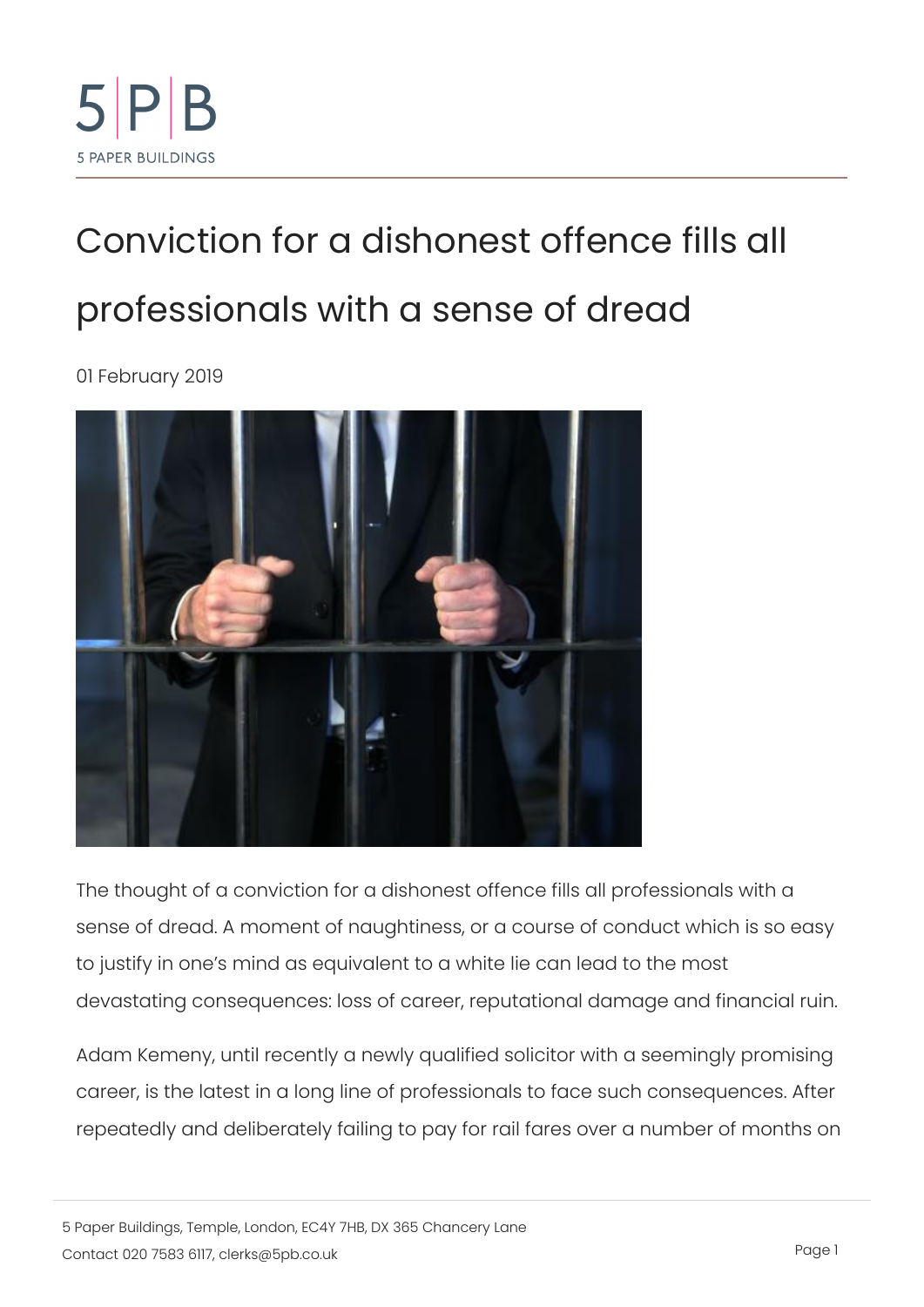his journey to work, he was stopped by a ticket inspector and in evasion. Upon informing his employer of the investigation, he w employment. He was then subject to disciplinary proceedings be Disciplinary Tribunal. The Tribunal found that he acted dishone conduct amounted to a failure to act with integrity. He was stru that was the only appropriate sanction, the Tribunal referred to judgment in Bolton v The Law Society [1993] EWCA Civ 32:

"Often he [the solicitor] will say, convincingly, that he has learned his lesson and will not offend again…All these matters are relevant and should be considered. But none of them touches the essential issue, which is the need to maintain among members of the public a well-founded confidence that any solicitor whom they instruct will be a person of unquestionable integrity, probity, and trustworthiness…The reputation of the profession is more important the fortunes of any individual member. Membership of a profession brings many benefits, but that is part of the price."

All professionals, whether operating in legal, medical or financi grave consequences if found to be dishonest by their respective bodies. An emphasis on integrity lies at the heart of all profess conduct.

Although an extreme example, Mr Kemeny s case demonstrates and/or conviction for railway fare evasion can end a profession people take the train each day and mistakes with tickets can oc should equip themselves with a sufficient understanding of the if accused of an offence.

A person stopped and accused of travelling without a valid tick investigation and potential conviction for one of two different t The difference is between Railway Bylaw offences and offences Regulation of Railways Act 1889.

## Railway Bylaw Offences

[The Railway B](https://assets.publishing.service.gov.uk/government/uploads/system/uploads/attachment_data/file/4202/railway-byelaws.pdf)alawas set of rules relating to conduct on the railw have the force of law. Where someone is accused of not having identification of the bylaw which that person may have breached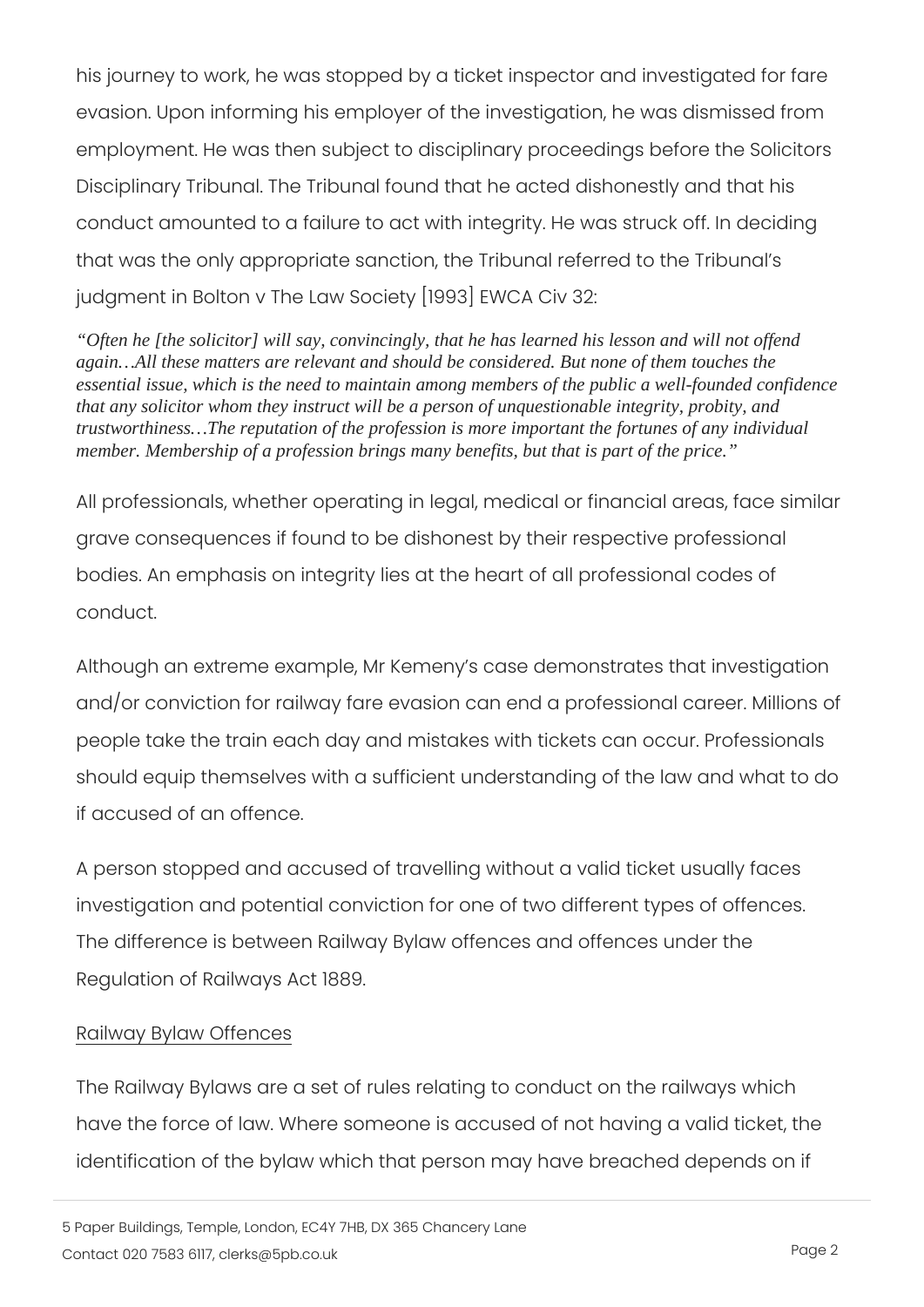they are in a compulsory ticket area (bylaw 17) or if in a non-com area, whether they have boarded a train (bylaw 18). If in either the person does not have a valid ticket they are guilty of a breach of the  $i$ compulsory ticket area is usually identified by a notice to that rule is that areas behind ticket barriers qualify.

The bylaws do not require the prosecutor to show a court that a dishonest in order to prove a breach. The prosecutor does not r person intended to travel without a ticket. All the prosecutor ne the person did not have a valid ticket in the relevant area. Wha person may have is irrelevant. It is for this reason that train co decide to charge those accused of fare evasion with bylaw offer prove and difficult to challenge in the courts.

While not particularly serious on the overall scale of offending, in which a bylaw was breached may indicate to a professional r person has acted dishonestly. For example, if there is evidence that a person has repeatedly dodged fares then this could be ta of dishonesty. TFL, in particular, make a habit of checking oyst

Bylaw offences carry a fine. For that reason, they should remain convictions on a person s record for 1 year.

## Regulation of Railway Offences

A prosecutor also has a set of offences he can charge which are to the penalty they attract upon conviction. Under section 3 of Railways Act 1889, a person is guilty of an offence if he or she:

Travels or attempts to travel on a railway without having previo and with intent to avoid payment; or

Having paid his fare for a certain distance, knowingly and wilful beyond that distance without previously paying the additional fa